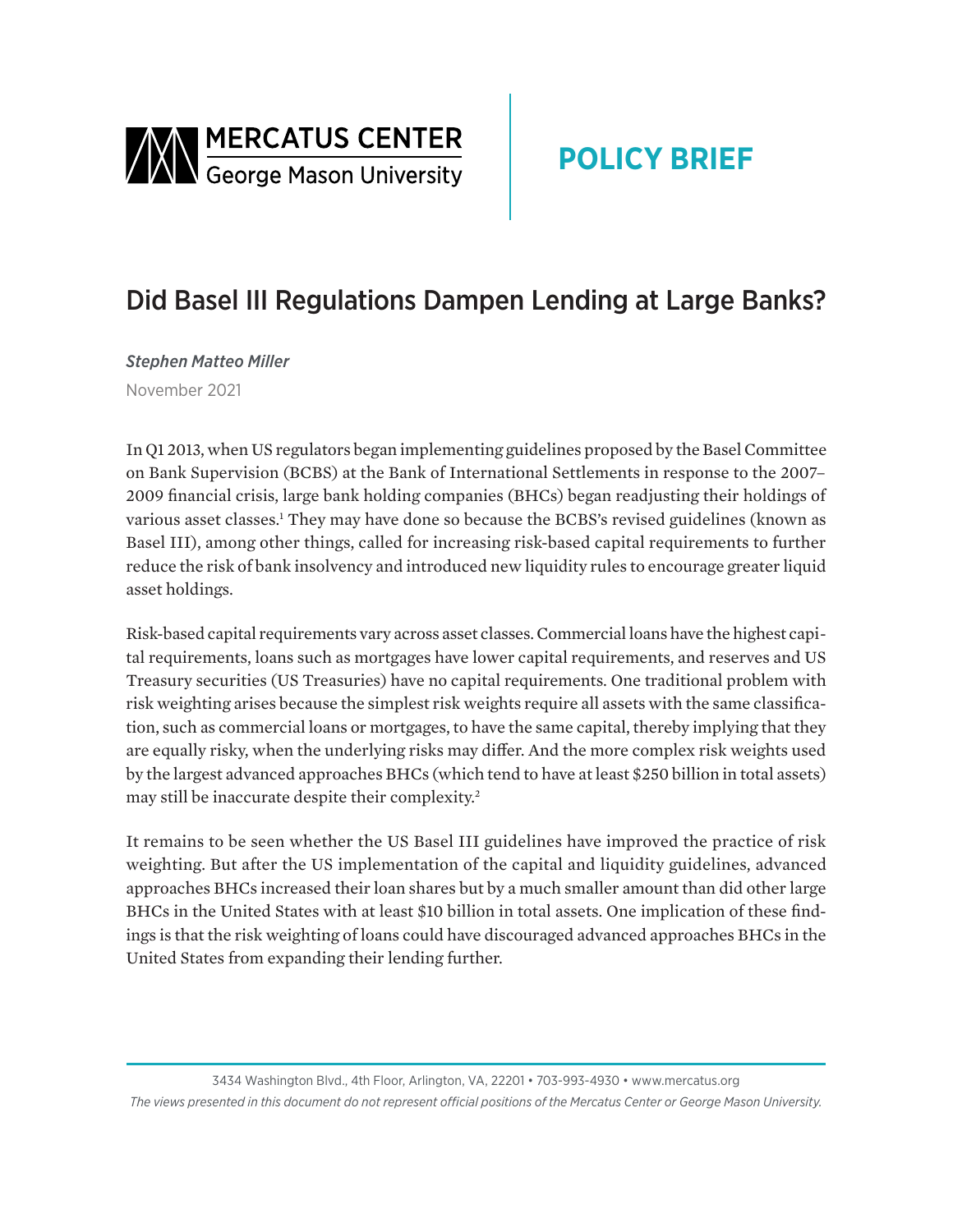### <span id="page-1-0"></span>**HOW BASEL CAPITAL REGULATIONS DISFAVOR LOANS**

In a recent policy brief, I discuss how the implementation of the Basel III capital and liquidity rules in the United States could have encouraged holdings of assets with no capital requirements that were also favored by liquidity rules, such as excess reserves and US Treasuries.<sup>[3](#page-4-0)</sup> In that policy brief, table 1 and the discussion of its contents illustrate how a bank might substitute between commercial loans, which have the highest risk weights, and reserves and US Treasuries, which have risk weights equal to zero, if the minimum risk-based capital requirement increases as happened beginning in Q1 2013. Because loans tend to have the highest risk weights and their illiquid nature means holdings cannot be used to satisfy liquidity regulations, the US implementation of Basel III meant loans were disfavored by these regulatory changes.

Empirically, figure 1 depicts the ratio of loans and leases, net of allowances for loan and lease losses, to total assets for (a) the largest advanced approaches BHCs, which were subjected to the most stringent capital and liquidity standards, and (b) other large BHCs that were subjected to less stringent standards. During the period sampled in the figure, the share of net loans and leases for the largest advanced approaches BHCs rises from about 28.5 percent in Q4 2012—just before the proposed US Basel III capital rules were unveiled—to 30.3 percent by the end of the period. For other large BHCs, the share rises from 59.7 percent in Q4 2012 to more than 67.5 percent by the end of the period. A simple calculation of the differences between the Q4 2012 and the endof-period average share for each bank group suggests that Basel III capital and liquidity regulations could have resulted in advanced approaches BHCs having about a 6 percentage point (i.e., 30.3 − 28.5 − (67.5 − 59.7)) smaller share of loans.



Figure 1. Average Ratio of Net Loans and Leases to Total Assets for US BHCs, Q2 2012–Q4 2018

Note: This figure depicts the ratio of net loans and leases to total assets for BHCs with at least \$10 billion in total assets. BHC = bank holding company. To measure the share of net loans and leases, I divide the difference between loans and leases net of unearned income, bhckb528, and allowance for loan and lease losses, bhck3123, by BHC total assets, bhck2170.

Source: Schedule HC of the Chicago Federal Reserve Call Report Form Y-9C, available from "Wharton Research Data Services," Wharton School, University of Pennsylvania, accessed April 21, 2020, [https://wrds-web.wharton.upenn.edu/wrds/.](https://wrds-web.wharton.upenn.edu/wrds/)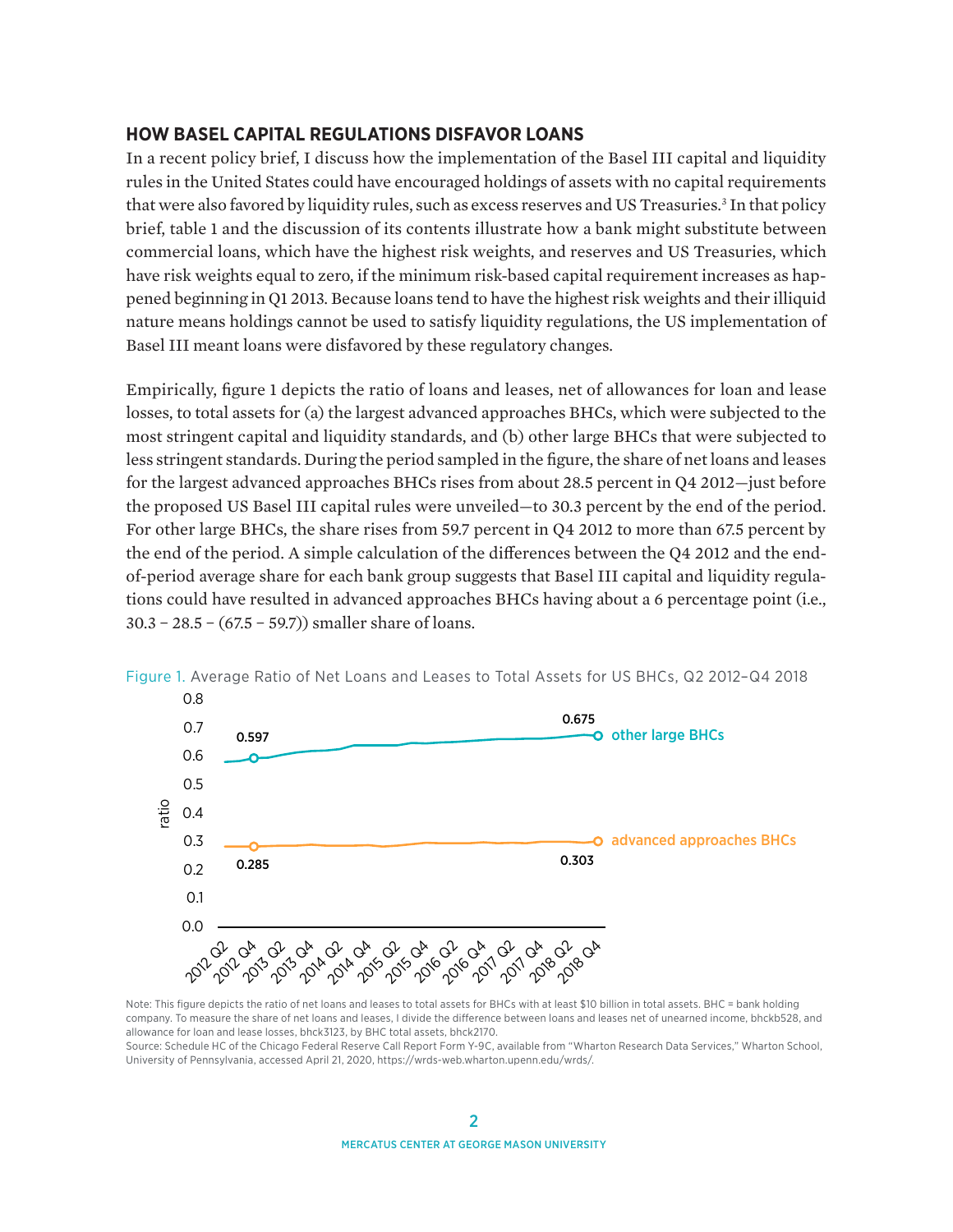One explanation for this finding is that risk-based capital requirements, when they bind, cause banks to substitute away from higher-risk-weight assets, such as loans, and toward lower-riskweight assets, such as reserves and US Treasuries. Also, this result could reflect the combined effects of the new risk-based capital and liquidity requirements, each of which favor holding reserves and US Treasuries and disfavor holding loans. That said, the role of risk-based capital is evident from the fact that most of the relatively smaller share of loans for the advanced approaches banks comes from the highest-risk-weight loan category.

#### **LOANS WITH THE HIGHEST CAPITAL REQUIREMENTS WERE AFFECTED MOST**

To show that loans with the highest capital requirements were affected most, figure 2 depicts the ratio of 100 percent risk-weight loans, meaning those that require at least the full 8 percent minimum Tier 1 and Tier 2 capital to risk-weighted assets or more for every dollar of the asset held. Commercial and industrial loans are included in this category. During the sample period, the share of net loans and leases for the largest advanced approaches BHCs rises from about 19.8 percent in Q4 2012, just before the proposed US Basel III capital rules were unveiled, to 20.8 percent by the end of the period. For other large BHCs, the share rises from 46.8 percent in Q4 2012 to about 52.5 percent by the end of the period. A simple calculation of the differences between the Q4 2012



Figure 2. Average Ratio of 100 Percent Risk-Weight Loans to Total Assets for US BHCs, Q2 2012– Q4 2018

Note: This figure depicts the average ratio of 100 percent and 150 percent risk-weight loans to BHC total assets, bhck2170, for BHCs with at least \$10 billion in total assets. Before Q1 2015, 100 percent risk-weight loans are measured as 100 percent risk-weight loans and leases, net of unearned income, bhc9b528. From Q1 2015, 100 percent risk-weight loans are computed as the sum of 100 percent risk weight residential mortgage exposures, bhcks443; 100 percent and 150 percent high-volatility commercial real estate exposures, bhckh182 and bhcks447, respectively; 100 percent and 150 percent exposures past due 90 days or more or on nonaccrual, bhcks454 and bhcks455, respectively; and 100 percent and 150 percent all other exposures, bhcks462 and bhcks463, respectively. BHC = bank holding company. Source: Schedules HC and HC-R, part II, of the Chicago Federal Reserve Call Report Form Y-9C, available from "Wharton Research Data Services," Wharton School, University of Pennsylvania.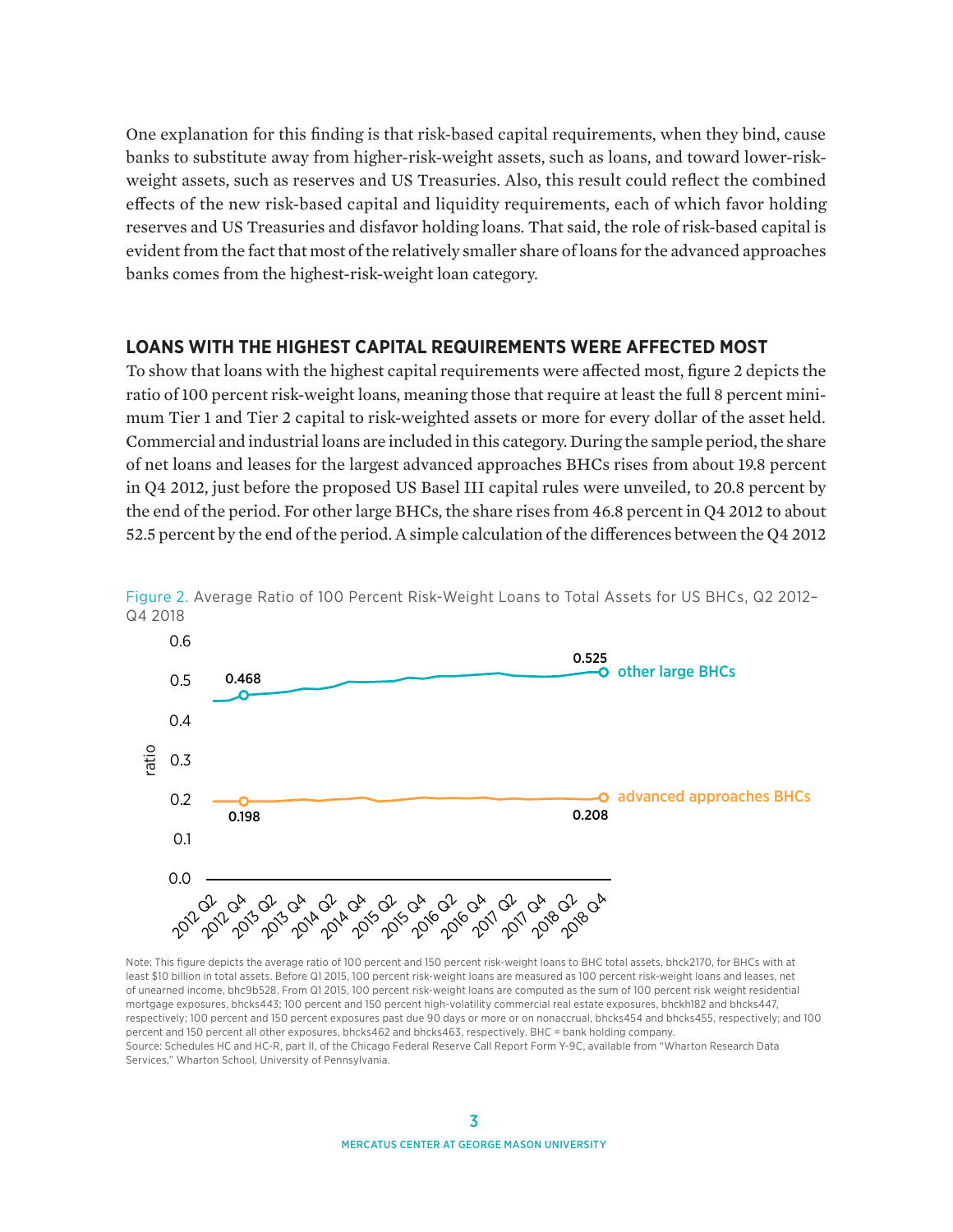

Figure 3. Average Ratio of 50 Percent Risk-Weight Loans to Total Assets for US BHCs, Q2 2012– Q4 2018

Note: This figure depicts the average share of 50 percent risk-weight loans to BHC total assets, bhck2170, for BHCs with at least \$10 billion in total assets. Before Q1 2015, 50 percent risk-weight loans are measured as 50 percent risk-weight loans and leases, net of unearned income, bhc5b528. Starting in Q1 2015, 50 percent risk-weight loans are computed as the sum of 50 percent risk-weight residential mortgage exposures, bhcks442; 50 percent high-volatility commercial real estate exposures, bhckh181; 50 percent exposures past due 90 days or more or on nonaccrual, bhcks453; and 50 percent all other exposures, bhcks461. BHC = bank holding company. Source: Schedules HC and HC-R, part II, of the Chicago Federal Reserve Call Report Form Y-9C, available from "Wharton Research Data Services," Wharton School, University of Pennsylvania.

and the end-of-period average share for 100 percent risk-weight loans implies that advancedapproaches BHCs had about a 4.7 percentage point (i.e., 20.8 − 19.8 − (52.5 − 46.8)) smaller share of loans with the 100 percent or higher risk weight. The 50 percent risk-weight category was affected to a lesser extent.

To show this lesser effect, figure 3 depicts the ratio of 50 percent risk-weight loans, meaning those that require at least 4 percent minimum Tier 1 and Tier 2 capital to risk-weighted assets for every dollar of the asset held. Mortgages are a predominant source of such loans. During the sample period, the share of 50 percent risk-weight loans for the largest advanced approaches BHCs rises from about 5.4 percent in Q4 2012, just before the proposed US Basel III capital rules were unveiled, to 6.2 percent by the end of the period. For other large BHCs, the share rises from 11.3 percent in Q4 2012 to about 14 percent by the end of the period. A simple calculation of the differences between the Q4 2012 and the end-of-period average share for 50 percent risk-weight loans implies that advanced approaches BHCs had about a 1.9 percentage point (i.e, 6.2 − 5.4 − (14.0 − 11.3)) smaller share of loans with the 50 percent risk weight.